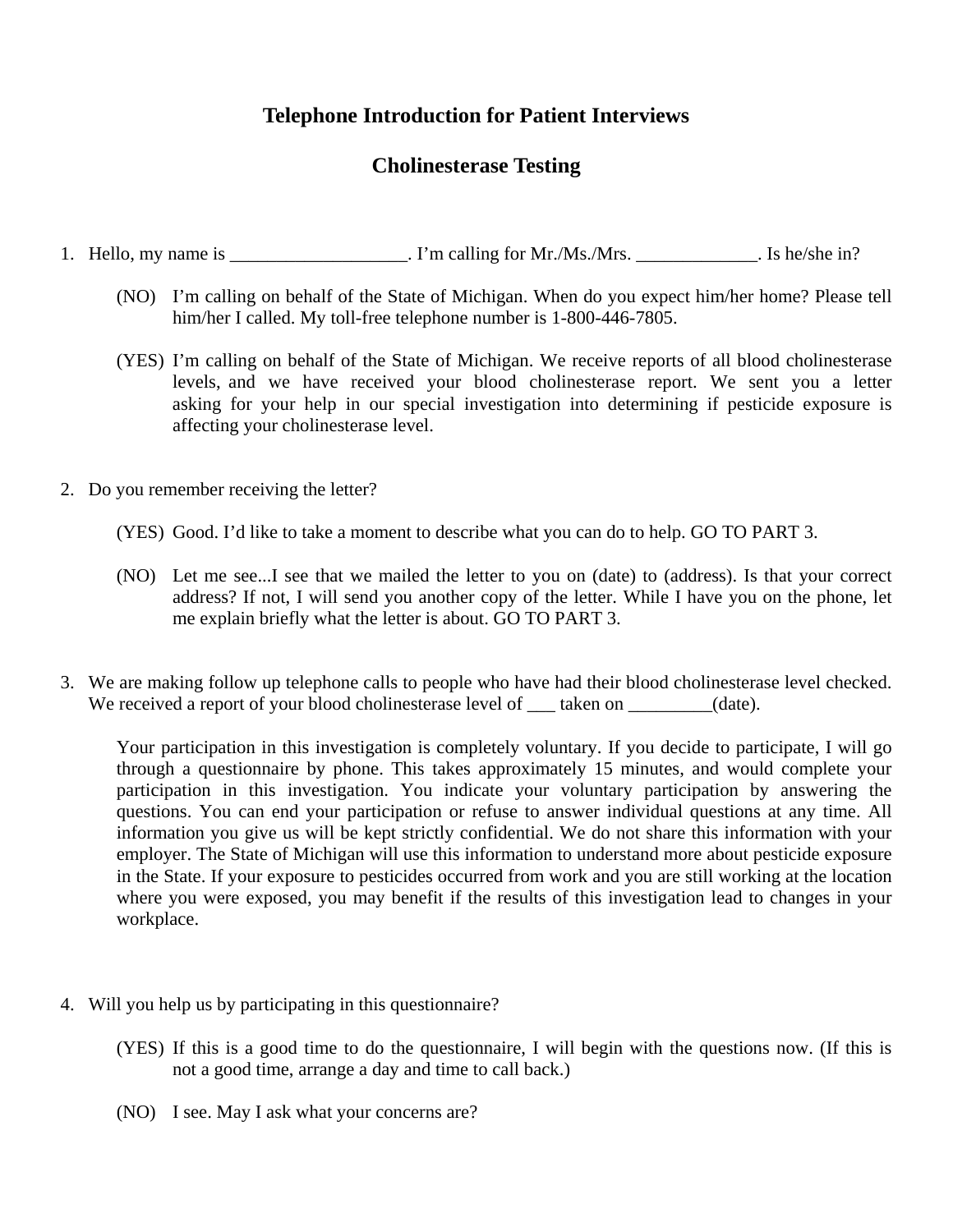# **CHOLINESTERASE QUESTIONNAIRE**

| 7805. | complete the following<br><b>Please</b><br>questionnaire to the best of your<br>knowledge. If you have any questions or<br>if you wish to complete the questionnaire<br>over the telephone, please call Dr.<br>Kenneth Rosenman or his staff at their<br>toll-free telephone number: 1-800-446- | <b>Office Use Only</b><br>$ID \# C$ ___ __ __ __<br>RecNo. 1<br>Iview Date: $\_\_$ $\_\_$ - $\_\_$ - $\_\_$ - $\_\_$<br>Interviewer: $\_\_$ $\_\_$ (initials)                                                                                                                                                          |
|-------|-------------------------------------------------------------------------------------------------------------------------------------------------------------------------------------------------------------------------------------------------------------------------------------------------|------------------------------------------------------------------------------------------------------------------------------------------------------------------------------------------------------------------------------------------------------------------------------------------------------------------------|
| 1.    | What is your full name?                                                                                                                                                                                                                                                                         |                                                                                                                                                                                                                                                                                                                        |
|       | Middle<br>First                                                                                                                                                                                                                                                                                 | 1. __ __ __ __ __ __ __ __ __<br>Last                                                                                                                                                                                                                                                                                  |
| 2.    | What is your address?                                                                                                                                                                                                                                                                           |                                                                                                                                                                                                                                                                                                                        |
|       | City<br>State                                                                                                                                                                                                                                                                                   | Zip                                                                                                                                                                                                                                                                                                                    |
| 3.    | What is your home telephone number?                                                                                                                                                                                                                                                             |                                                                                                                                                                                                                                                                                                                        |
|       | <u> 1999 - Jan James Barnett, francuski politik (</u> † 1908)<br>€                                                                                                                                                                                                                              |                                                                                                                                                                                                                                                                                                                        |
| 4.    | What is your social security number?<br>(If refusal to answer, try to obtain the last 4-digits)                                                                                                                                                                                                 |                                                                                                                                                                                                                                                                                                                        |
| 5.    | What is your gender?                                                                                                                                                                                                                                                                            | 5.<br>Male<br>$\overline{1}$<br>Female 2                                                                                                                                                                                                                                                                               |
| 6.    | What is your date of birth?<br>(Confirm DOB if available in chart.)                                                                                                                                                                                                                             | $6.$ $\frac{1}{2}$ $\frac{1}{2}$ $\frac{1}{2}$ $\frac{1}{2}$ $\frac{1}{2}$ $\frac{1}{2}$ $\frac{1}{2}$ $\frac{1}{2}$ $\frac{1}{2}$ $\frac{1}{2}$ $\frac{1}{2}$ $\frac{1}{2}$ $\frac{1}{2}$ $\frac{1}{2}$ $\frac{1}{2}$ $\frac{1}{2}$ $\frac{1}{2}$ $\frac{1}{2}$ $\frac{1}{2}$ $\frac{1}{2}$ $\frac{1}{2}$ $\frac{1}{$ |
| 7.    | How would you be classified? The choices are:                                                                                                                                                                                                                                                   | 7.<br>White<br>1<br>African American<br>$\overline{c}$<br>3<br>Asian/Pacific Islander<br>$\overline{4}$<br>Native American/Alaskan<br>5<br>Other<br>9<br>Unknown                                                                                                                                                       |
| 8.    | Are you of Hispanic origin?                                                                                                                                                                                                                                                                     | 8.<br>N <sub>0</sub><br>Yes<br>DK<br>1<br>2<br>3                                                                                                                                                                                                                                                                       |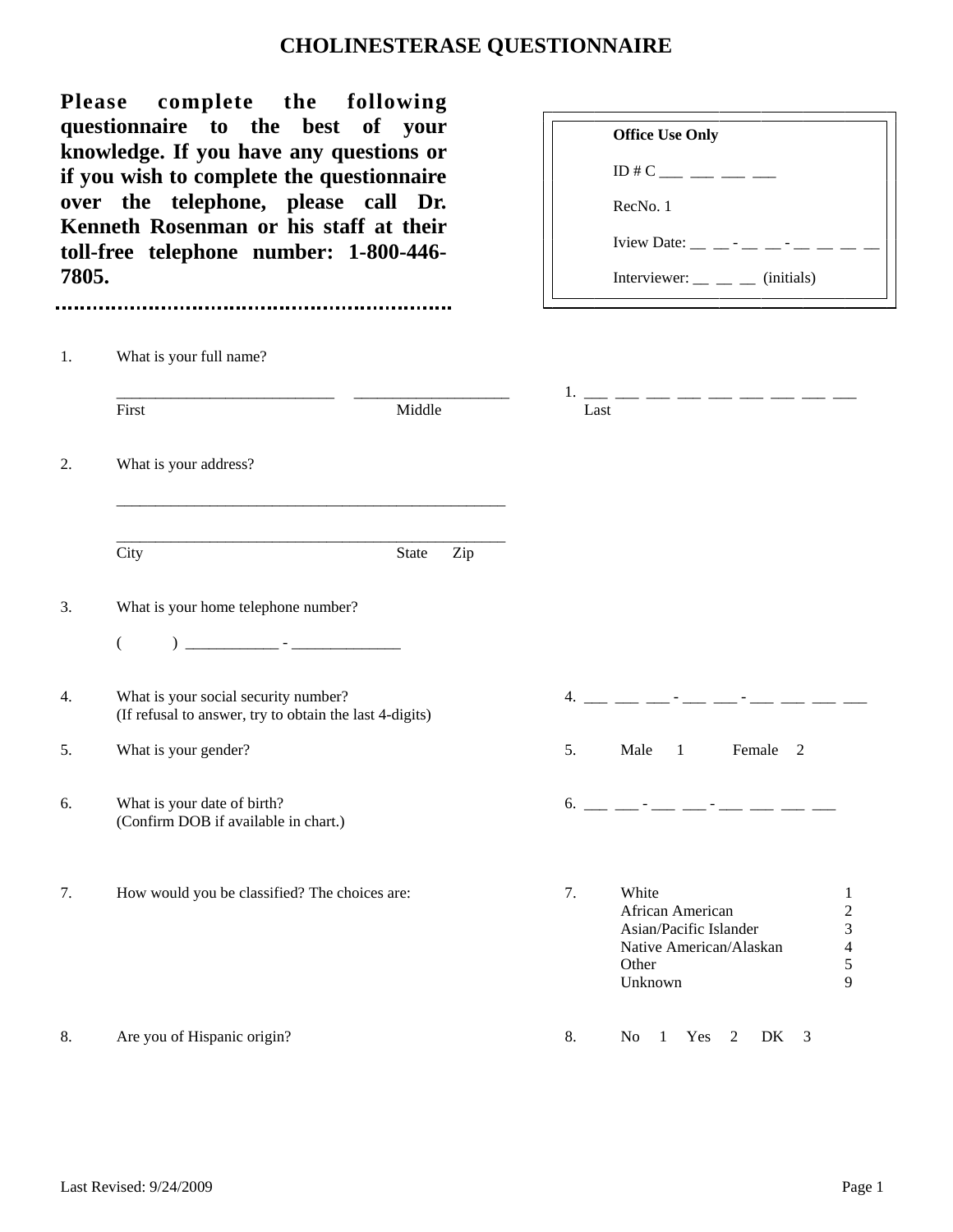### **HEALTH DATA**

9. Did you have any health symptoms on \_\_\_\_\_\_\_\_(date) when your cholinesterase level was checked?

 $\_\_$  No \_\_\_ Yes

If yes, please circle any symptoms below:

| <b>Symptoms</b>                                                                                                                                                                                                                                                                                                                                                                                                                                                        |  |
|------------------------------------------------------------------------------------------------------------------------------------------------------------------------------------------------------------------------------------------------------------------------------------------------------------------------------------------------------------------------------------------------------------------------------------------------------------------------|--|
| tired, fever, achy<br>General:<br>redness, rash, pain, itching, swelling<br>Dermal:<br>stomach pain, nausea, vomiting, diarrhea, irregular bowels<br>Gastrointestinal:<br>headache, dizziness, muscle pain or weakness, sweating, fainting<br>Neurological:<br>cough, trouble breathing, wheezing, sore throat<br>Respiratory:<br>chest pain, irregular heartbeat<br>Cardiovascular:<br>tearing, itchy eyes, pain<br>Ocular:<br>frequency in urination, etc.<br>Renal: |  |

\_\_\_\_\_\_\_\_\_\_\_\_\_\_\_\_\_\_\_\_\_\_\_\_\_\_\_\_\_\_\_\_\_\_\_\_\_\_\_\_\_\_\_\_\_\_\_\_\_\_\_\_\_\_\_\_\_\_\_\_

### **If YES to any of the Health Symptoms listed above, ask questions 10-14.**

10. When did your symptoms start (circle all that apply)? Immediately, that day, next day, other \_\_\_\_\_\_\_\_\_\_\_\_\_

- 11. Have the symptoms stopped completely?
	- \_\_\_Yes If yes: When did the symptoms stop? \_\_\_\_\_\_\_\_\_\_\_\_\_\_\_\_\_\_\_\_\_\_\_\_\_\_\_\_\_
	- \_\_\_No If no: Which symptoms do you still have? \_\_\_\_\_\_\_\_\_\_\_\_\_\_\_\_\_\_\_\_\_\_\_\_\_

#### 12. Did you get medical care following this exposure?

| No | If NO: a. Why not: |  |  |
|----|--------------------|--|--|
|    |                    |  |  |

| Yes. |  | If YES: b. Where did you first go for your care? |  |  |
|------|--|--------------------------------------------------|--|--|
|------|--|--------------------------------------------------|--|--|

- \_\_\_ Doctors office or clinic
- \_\_\_ Emergency room in a hospital
- \_\_\_ Urgent Care Facility
- \_\_\_ Advice from poison control center

\_\_\_ Other (list:) \_\_\_\_\_\_\_\_\_\_\_\_\_\_\_\_\_\_\_\_\_\_\_\_\_\_\_\_\_\_\_\_\_\_\_\_\_\_\_\_

 *If YES and we do not already have copies of medical records, ask c and d:* 

\_\_\_\_\_\_\_\_\_\_\_\_\_\_\_\_\_\_\_\_\_\_\_\_\_\_\_\_\_\_\_\_\_\_\_\_\_\_\_\_\_\_\_\_\_\_\_\_\_\_\_\_\_\_\_\_\_\_\_\_

\_\_\_\_\_\_\_\_\_\_\_\_\_\_\_\_\_\_\_\_\_\_\_\_\_\_\_\_\_\_\_\_\_\_\_\_\_\_\_\_\_\_\_\_\_\_\_\_\_\_\_\_\_\_\_\_\_\_\_\_

\_\_\_\_\_\_\_\_\_\_\_\_\_\_\_\_\_\_\_\_\_\_\_\_\_\_\_\_\_\_\_\_\_\_\_\_\_\_\_\_\_\_\_\_\_\_\_\_\_\_\_\_\_\_\_\_\_\_\_\_

 $\overline{\phantom{a}}$  ,  $\overline{\phantom{a}}$  ,  $\overline{\phantom{a}}$  ,  $\overline{\phantom{a}}$  ,  $\overline{\phantom{a}}$  ,  $\overline{\phantom{a}}$  ,  $\overline{\phantom{a}}$  ,  $\overline{\phantom{a}}$  ,  $\overline{\phantom{a}}$  ,  $\overline{\phantom{a}}$  ,  $\overline{\phantom{a}}$  ,  $\overline{\phantom{a}}$  ,  $\overline{\phantom{a}}$  ,  $\overline{\phantom{a}}$  ,  $\overline{\phantom{a}}$  ,  $\overline{\phantom{a}}$ 

c. What was the name and address of the (clinic/hospital/doctor)?

d. When did you first go there? Mo\_\_\_Dy\_\_\_Yr\_\_\_\_

e. Did you see anyone for medical care after that?

\_\_\_ No *(skip to next question)*

 $\_\_$  Yes If yes: Who?  $\_\_$ 

Where was this?

13. How many hours and/or days, if any, did you lose from work because of your symptoms?

\_\_\_\_\_\_\_\_\_ Hours \_\_\_\_\_\_\_\_\_Days \_\_\_\_\_\_\_\_\_None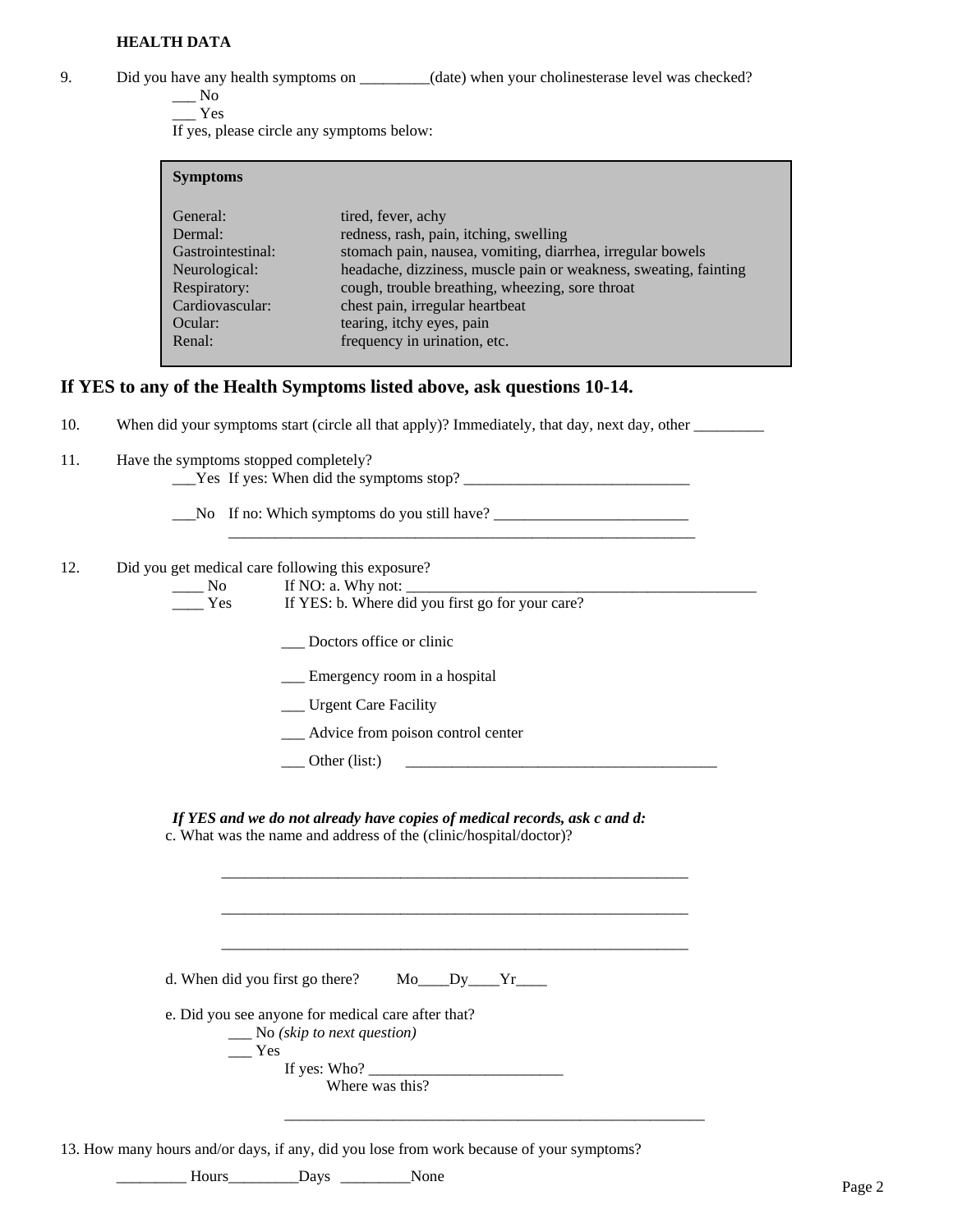| 14. | Did you file a claim with Workers' Compensation to pay for medical care or lost work time? |
|-----|--------------------------------------------------------------------------------------------|
|     |                                                                                            |
|     | No.                                                                                        |
|     |                                                                                            |
| 15. | Did any of your co-workers have symptoms from this exposure?                               |
|     | $Yes$ If yes, how many?                                                                    |
|     | $\overline{\text{No}}$                                                                     |
|     | Unknown                                                                                    |
|     |                                                                                            |
| 16. | Did any of your co-workers seek medical care?                                              |
|     | Yes                                                                                        |
|     | N <sub>0</sub>                                                                             |
|     | Unknown                                                                                    |
|     |                                                                                            |
|     | Comments:                                                                                  |
|     |                                                                                            |
|     |                                                                                            |
|     |                                                                                            |

Now I'm going to ask you some questions about your medical history that do **not** relate to the pesticide exposure.

17. Do you have (circle yes or no):

| Describe | Medications |
|----------|-------------|
|          |             |
|          |             |
|          |             |
|          |             |
|          |             |
|          |             |
|          |             |
|          |             |
|          |             |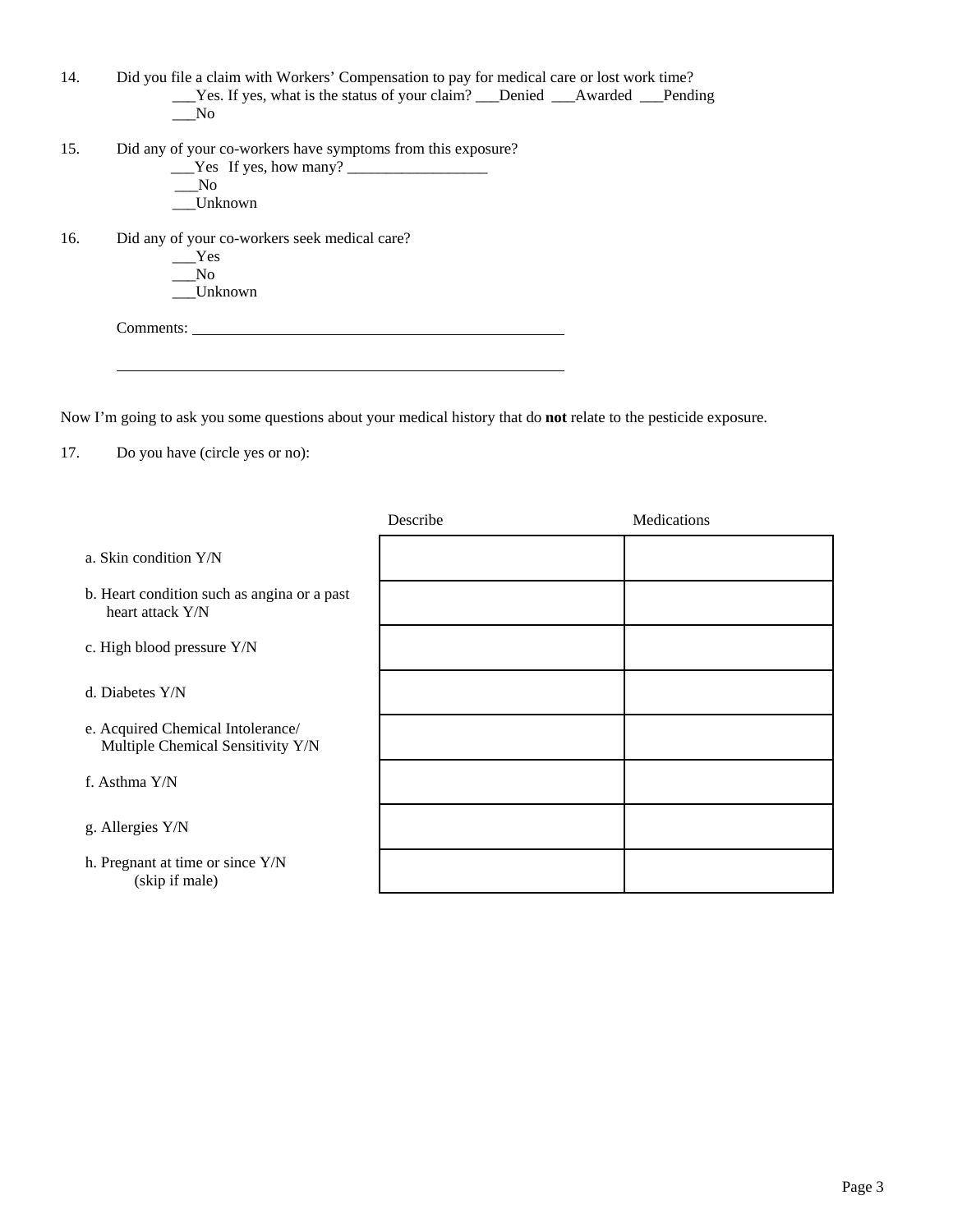| 18.        | Was your cholinesterase blood test of __________<br>(date of test)<br>part of a company medical screening?                                                                                                                                          | No                                                 | $\mathbf{1}$ | Yes               | $\overline{2}$                        | DK             | 3           |
|------------|-----------------------------------------------------------------------------------------------------------------------------------------------------------------------------------------------------------------------------------------------------|----------------------------------------------------|--------------|-------------------|---------------------------------------|----------------|-------------|
|            | If YES:                                                                                                                                                                                                                                             |                                                    |              |                   |                                       |                |             |
|            | Are you notified of your Blood Cholinesterase results?<br>a.<br>If Q16a YES, are you given the results in writing?<br>b.<br>Did a doctor or nurse, employed by your company,<br>$\mathbf{C}$<br>examine you because of your Cholinesterase results? | N <sub>o</sub><br>N <sub>0</sub><br>N <sub>0</sub> | 1<br>1<br>1  | Yes<br>Yes<br>Yes | 2<br>$\overline{2}$<br>$\overline{2}$ | DK<br>DK<br>DK | 3<br>3<br>3 |
|            | Please tell us the name of the company doctor, nurse<br>or mobile service that drew your blood sample:                                                                                                                                              |                                                    |              |                   |                                       |                |             |
|            | If NO or DK if testing was part of a company medical screening:                                                                                                                                                                                     |                                                    |              |                   |                                       |                |             |
|            | d.<br>Did you go to your own doctor for the blood test?                                                                                                                                                                                             | N <sub>o</sub>                                     | $\mathbf{1}$ | Yes 2             |                                       | DK             | - 3         |
|            | Please tell us the name and location of the doctor that drew your<br>blood sample?                                                                                                                                                                  |                                                    |              |                   |                                       |                |             |
| 19.<br>20. | Is individual self-employed?<br>Why did your doctor have your blood tested for cholinesterase?                                                                                                                                                      | N <sub>0</sub>                                     | $\mathbf{1}$ | Yes 2             |                                       | DK             | 3           |
| 21.        | How were/are you exposed to pesticides?                                                                                                                                                                                                             |                                                    |              |                   |                                       |                |             |
| 22.        | What is the name, city and state of the employer you were working<br>at when your blood was tested for cholinesterase?                                                                                                                              |                                                    |              |                   |                                       |                |             |
|            |                                                                                                                                                                                                                                                     |                                                    |              |                   |                                       |                |             |
|            | City<br><b>State</b>                                                                                                                                                                                                                                |                                                    |              |                   |                                       |                |             |
| 23.        | What does this employer do or manufacture?                                                                                                                                                                                                          |                                                    |              |                   |                                       |                |             |
| 24.        | What job did you have when the blood test was taken?                                                                                                                                                                                                |                                                    |              |                   |                                       |                | Page 4      |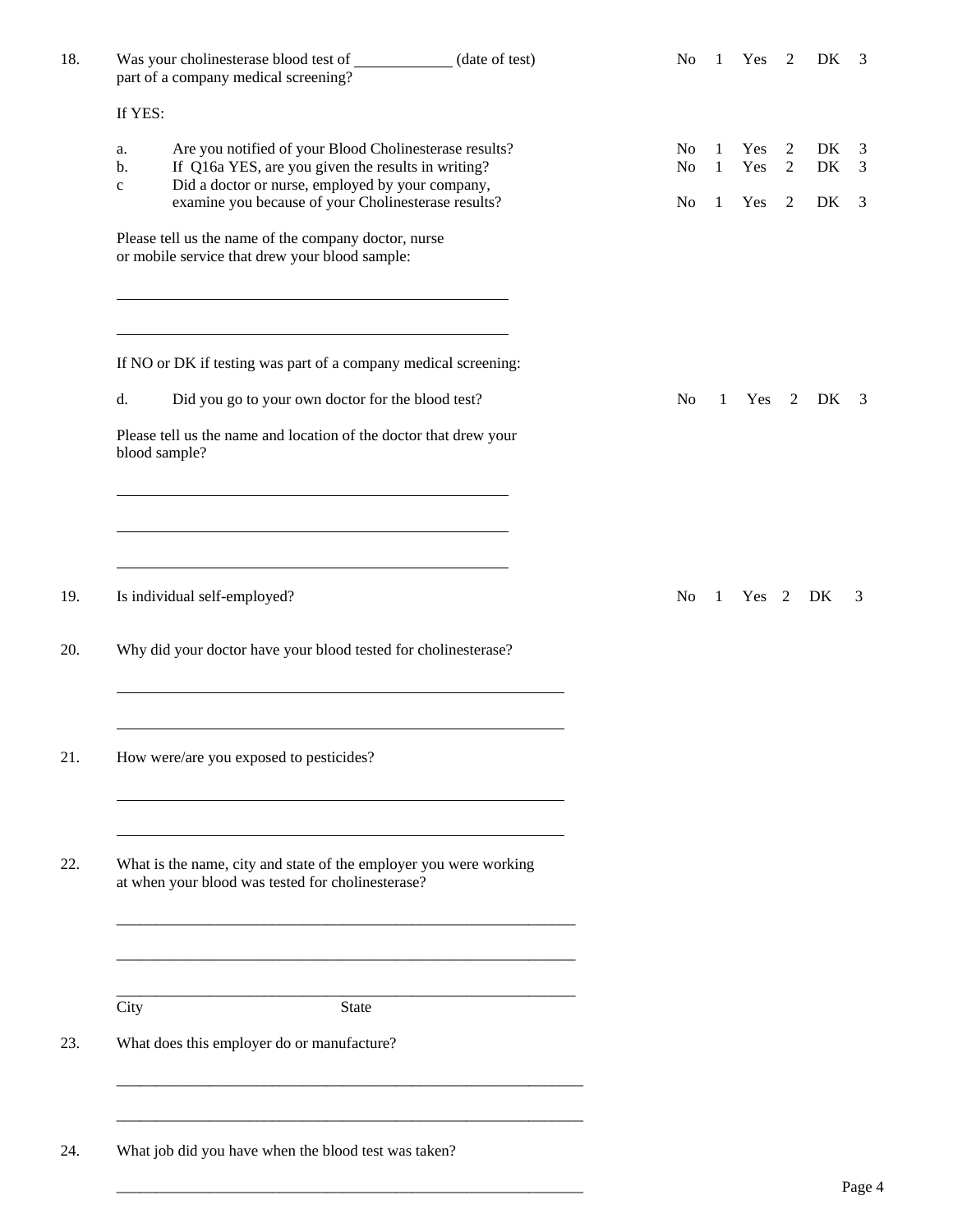| 25. On this job, how many people also work(ed) as (occupation)? |  |  |
|-----------------------------------------------------------------|--|--|
|                                                                 |  |  |

26. Can you tell me more about what you do/did as a (occupation), what pesticides you use, what you are making, the area you work in, and what you do on your job? *INTERVIEWER:* <u>very</u> important, try to get detail.

| a.                           | What month and year did you begin working for<br>(employer name where Pesticides exposure occurred, see Q28)?                                                                                                                                                                                                                                                                                                                       |  | $\frac{1}{M}$ $\frac{1}{M}$ $\frac{1}{C}$ $\frac{1}{C}$ $\frac{1}{Y}$ $\frac{1}{Y}$ |  |
|------------------------------|-------------------------------------------------------------------------------------------------------------------------------------------------------------------------------------------------------------------------------------------------------------------------------------------------------------------------------------------------------------------------------------------------------------------------------------|--|-------------------------------------------------------------------------------------|--|
| b.                           | What month and year did you start as<br>(occupation where Pesticides exposure occurred, see Q28)?                                                                                                                                                                                                                                                                                                                                   |  | $\frac{1}{M} \frac{1}{M} \frac{1}{C} \frac{1}{C} \frac{1}{N} \frac{1}{N}$           |  |
|                              | For Applicators only:                                                                                                                                                                                                                                                                                                                                                                                                               |  |                                                                                     |  |
| Are you a                    | certified pesticide handler<br>registered pesticide handler<br>neither certified nor registered<br>unknown                                                                                                                                                                                                                                                                                                                          |  |                                                                                     |  |
|                              | If not certified, did you have                                                                                                                                                                                                                                                                                                                                                                                                      |  |                                                                                     |  |
|                              | ____constant supervision<br>_____intermittent supervision<br>no supervision                                                                                                                                                                                                                                                                                                                                                         |  |                                                                                     |  |
|                              | If not certified or registered, please describe your training for<br>pesticide application and handling.                                                                                                                                                                                                                                                                                                                            |  |                                                                                     |  |
|                              |                                                                                                                                                                                                                                                                                                                                                                                                                                     |  |                                                                                     |  |
| $\equiv$ duster<br>__ fogger | What type of equipment did you/the applicator use?<br>__ aerial application<br>___ sprayer, air blast<br>__ aerosol can<br>__ sprayer, backpack<br>__ sprayer, boom<br>__ sprayer, ultra low volume<br>__ hand held granular applicator<br>__ squirt bottle<br>hand held line<br>__ more than one type of equipment<br>__ hydraulic, high pressure<br>$\rule{1em}{0.15mm}$ other<br>__ hydraulic, low pressure<br>__ not applicable |  |                                                                                     |  |
|                              | soil injector<br>$\frac{1}{2}$ unknown                                                                                                                                                                                                                                                                                                                                                                                              |  |                                                                                     |  |
|                              |                                                                                                                                                                                                                                                                                                                                                                                                                                     |  |                                                                                     |  |
|                              |                                                                                                                                                                                                                                                                                                                                                                                                                                     |  |                                                                                     |  |

number of people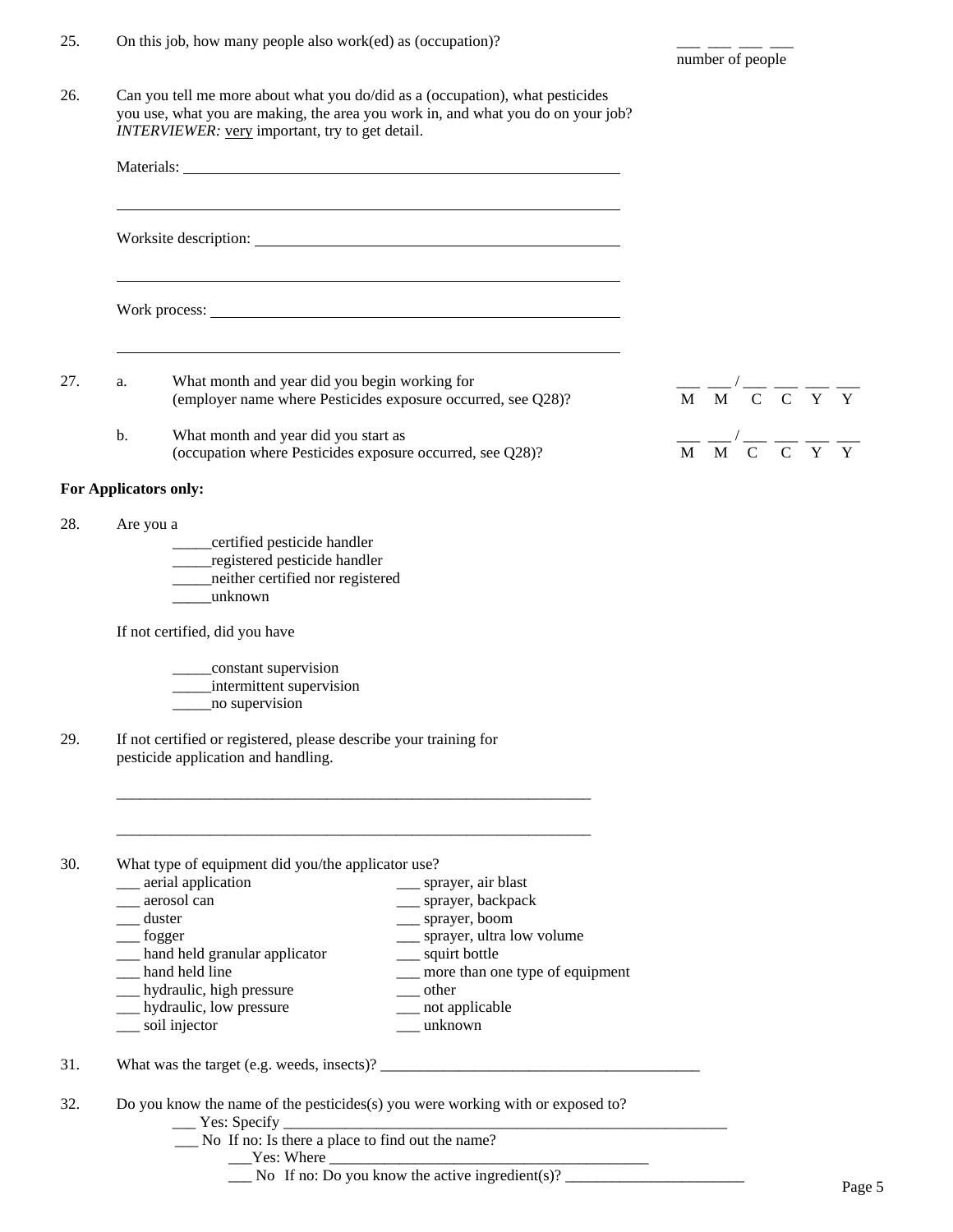33. If you handled the pesticide directly, did you learn from the label how to use it? \_\_\_Yes \_\_\_No Comments: 34. Do you know what PPE was required according to the pesticide label? \_\_\_Yes If yes, did you wear required PPE? \_\_\_Yes \_\_\_No  $\sqrt{N}$  Comments (If PPE was required but not used, ask for an explanation): \_\_\_\_\_\_\_\_\_\_\_\_\_\_\_  $\frac{1}{2}$  ,  $\frac{1}{2}$  ,  $\frac{1}{2}$  ,  $\frac{1}{2}$  ,  $\frac{1}{2}$  ,  $\frac{1}{2}$  ,  $\frac{1}{2}$  ,  $\frac{1}{2}$  ,  $\frac{1}{2}$  ,  $\frac{1}{2}$  ,  $\frac{1}{2}$  ,  $\frac{1}{2}$  ,  $\frac{1}{2}$  ,  $\frac{1}{2}$  ,  $\frac{1}{2}$  ,  $\frac{1}{2}$  ,  $\frac{1}{2}$  ,  $\frac{1}{2}$  ,  $\frac{1$ 35. Were you wearing any personal protective equipment at the time? \_\_\_Yes \_\_\_No If yes: \_\_\_ respiratory protection \_\_\_ supplied air \_\_\_ respirator what color cartridge was in there? \_\_\_\_\_\_\_\_\_ how old was it? had it been fit tested? \_\_\_ dust mask \_\_\_ clothing \_\_\_long sleeved shirt \_\_\_long pants \_\_\_something covering head (hat/scarf) \_\_\_something covering neck  $\rule{1em}{0.15mm} \begin{array}{c}\n 2.75 \\
 -2.75\n \end{array}$  \_\_\_ boots, work or rubber /chemically resistant \_\_\_ gloves, natural or synthetic or other (circle one) \_\_\_ sun/prescription glasses, safety glasses, goggles or a face shield (circle one) \_\_\_ chemically resistant clothing (rubber apron, tyvek suit, rain gear) Engineering (i.e., enclosed cab, exhaust hood, mixing area with berm) **For Farmworkers only:**  36. Did the exposure take place because you entered a treated area? \_\_\_Yes, before re-entry interval was over \_\_\_Yes, after re=entry interval was over \_\_\_Yes, unknown if re-entry interval was If yes, why, and for how long?\_\_\_\_\_\_\_\_\_\_\_\_\_\_\_\_\_\_\_\_\_\_\_\_\_\_\_\_ \_\_\_No \_\_\_Don't Know 37. Was the treated area posted? \_\_\_Yes  $\_\_\_\text{No}$  \_\_\_Not Applicable \_\_\_Don't Know 38. Were you told that season about the hazards of pesticides? Yes 1 No 2 DK 3 39. Were you told that season about how to get emergency care? Yes 1 No 2 DK 3 40. Is there a safety poster on display in a central location, with information on where to get medical care? <br>
Yes 1 No 2 DK 3